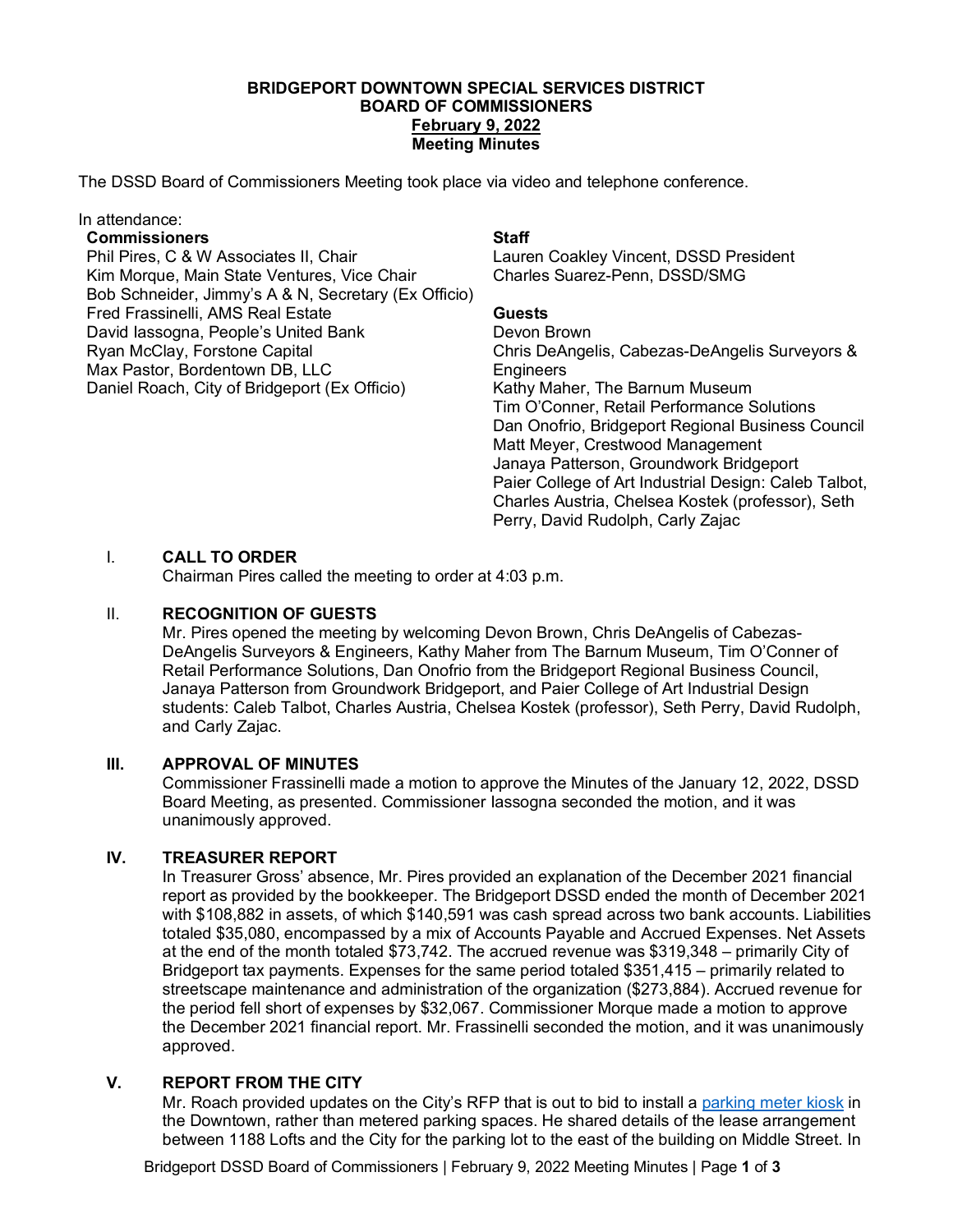addition, he noted that an RFP would be issued soon for proposals to redevelop McLevy Hall. Finally, he shared that the City was looking to issue an RFP for a service to enforce safe driving around school buses. The awardee of that RFP may need office space to operate in the city, and Mr. Roach asked for recommendations of available space.

### **VI. PRESIDENT'S REPORT**

DSSD President Lauren Coakley Vincent reported on the DSSD's activities over the past month outlined in the written President's Report. Ms. Coakley Vincent shared that a revision to the Fiscal Year 2022 budget was created for the Finance Committee's analysis. The DSSD also initiated a refresh of its strategic plan with Downtown stakeholders representing business and property owners, residents, leaders of cultural institutions, City Hall officials, DSSD project partners, and others. Ms. Coakley Vincent then walked through the Downtown Placemaking project scope of work, to be undertaken in partnership with the City of Bridgeport's Office of Planning and Economic Development to implement a series of high-impact, modest-cost public art installations, public space improvement, and storefront improvement projects designed to make the Downtown more beautiful and distinct and interesting and enjoyable and inviting. Along with the work plan, she presented a scope of services for a contract manager to be hired to support the project and an amendment to The Bananaland's contract for communications and marketing services.

The Colorful Bridgeport campaign content in January began with a welcome into the new year from DSSD President + CEO Lauren Coakley Vincent and concluded with the launch of the Colorful Melting Pot restaurant video series launched. The Colorful Melting Pot businesses shared in January featured Start Istanbul, Leisha's Bakeria, and Trattoria 'A Vucchella. Ms. Coakley Vincent introduced students from the Paier College of Art program housed on the University of Bridgeport campus to present Colorful Bridgeport product concepts designed by the student team. Meeting attendees provided input on the proposed designs. The DSSD's Special Events and Marketing Committee will follow up on the selections that may be developed for sale by the DSSD.

Ms. Coakley Vincent then shared the Ambassador performance report for January. Over the past month, the Clean Team sanitation efforts decreased 12%, mostly due to a drop in bills/stickers removed and alcohol containers gathered. The team saw a large decrease (95%) in the amount of time devoted to beautification work over the previous month, which is normal for this time of year as the majority of leaves have been removed and there is little to no weeding to be done. The Public Safety category also by 37 percent, mostly caused by a drop in documented instances of panhandling. Finally, there was a decrease (48%) in the amount of public engagement over the past month in both hospitality assists and business contacts.

## **VII. REPORTS OF STANDING & SPECIAL COMMITTEES**

#### **A. Executive**

Mr. Pires reported on the Executive Committee meeting that was held on February 2, 2022. The Committee reviewed the revised fiscal year 2022 budget as recommended by the Finance Committee. In the course of that review, the Committee discussed sub-contractor scopes related to the Downtown Placemaking contract with the City of Bridgeport. The Committee discussed proposed options for the DSSD lease renewal. Finally, a strategic planning process update was presented to the Committee. The Committee also set the agenda for this month's board meeting.

Ms. Coakley Vincent presented the Downtown Placemaking Contract Manager scope of services and Marketing/Communications contract amendment. Mr. Morque made a motion to approve the items as presented. Mr. Frassinelli seconded the motion, and it was unanimously approved.

#### **B. Finance**

Mr. Pires reported on the Finance Committee meeting that was held on January 19, 2022. The Committee's single discussion item was to revise the fiscal year 2022 budget in light of increases across all expected revenue sources. Mr. Pires presented the proposed budget